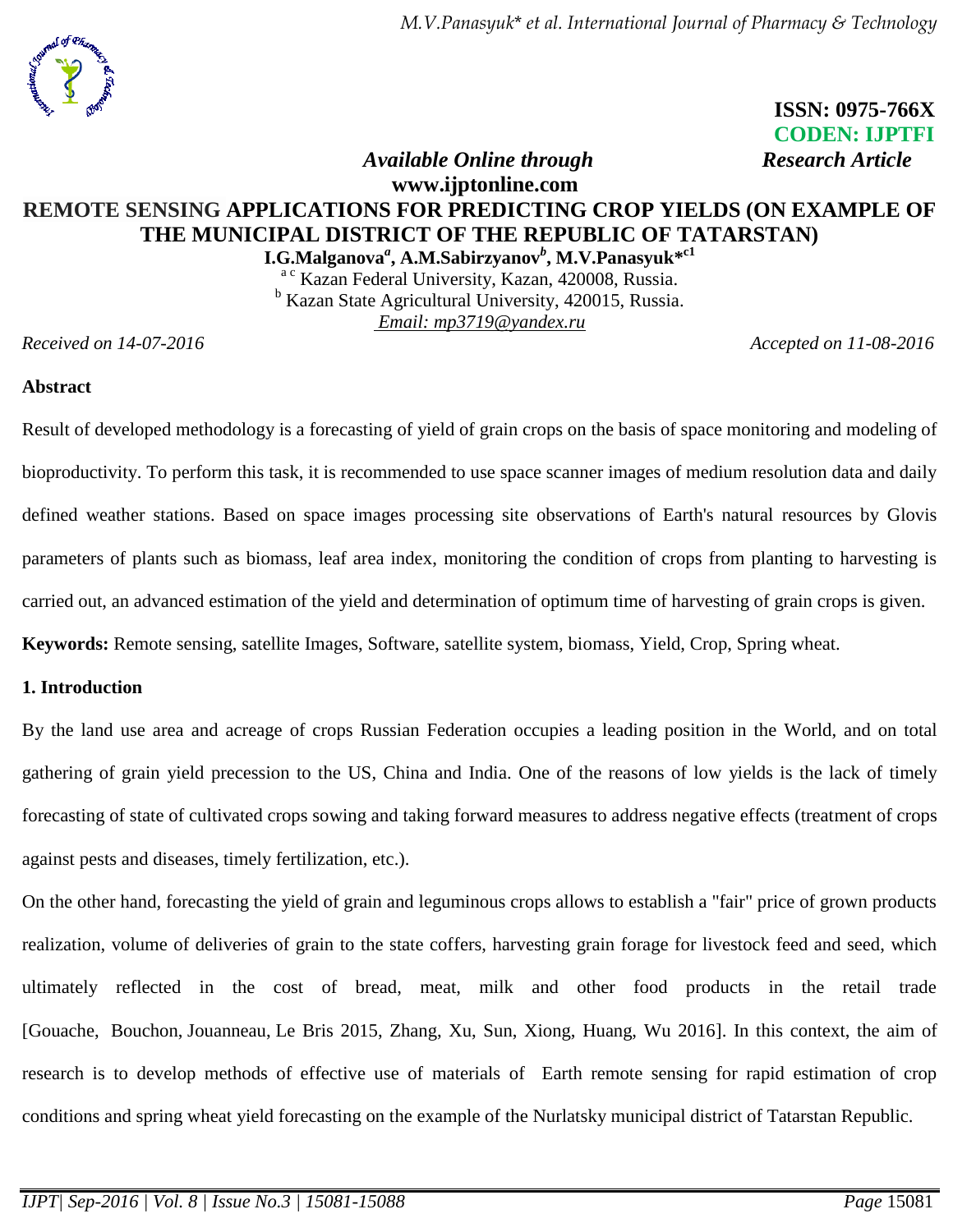#### **2. Materials and methods**

Research on the prediction of yield was carried out in the Nurlatsky municipal district of Tatarstan, which is located in the southern part of the republic. District administratively borders on the west with Alkeyevsky district, on the north with Alekseevsky district, on the east with Aksubaevsky and Cheremshansky districts of RT, on the south boundary of the region coincides with the boundary of the Republic of Tatarstan with the Samara region.

The region is located within the two major Permian age tectonic structures: Melekess depression (on the west) and Soksko-Sheshminsky-shaft (on the east). One of the major rivers is affluent Cheremshan. On the district territory Cheremshan has a length of 465 km.

The study area is located in the zone of moderate continental climate. The average annual temperature is 3.2 degrees, the average temperature of the warmest month (July) is 22 degrees, and the coldest (January) is 19 degrees. The sum of positive temperatures (above 10 degrees) is 2270 degrees. Temperature conditions of the area are considered the warmest in the range of Tatarstan municipal districts.

Nurlatsky municipal district in recent years has become a leader not only in the Republic of Tatarstan, but in the Russian Federation on grain production. It is over 112 thousand hectares of agricultural land, including 88,400 hectares of arable land in the district. The district has 20 agricultural enterprises and 20 farms, stably developing livestock breeding, bred cattle, pigs, sheep and horses.

Satellite data and mathematical models play growing role in evaluation of the seasonal dynamics of crop yield [Pis'man, Botvich, Sid'ko 2015, Ignatiev, Murynin 2015, Bolton, Friedl 2013, Budka, Łacka, Gaj, Jajor, Korbas 2015 etc.]. For this reasonfirst-hand research materials set of Landsatsatellite data in two spectral ranges are available after free registration at: https://earthexplorer.usgs.gov/register/ were used. After entering latitude and longitude in the public domain, one can get a map of region of interest, in this case Nurlatsky municipal district of the Republic of Tatarstan and using SAGA software processing of results of forecasting of spring wheat yield for a number of years are conducted. The validity of using satellite imagery is compared with the actual yield obtained in the years of 2004-2013.

### **3. Results and discussion.**

As it is known reflection of vegetation cover in the red and near-infrared regions of the electromagnetic spectrum is closely linked with its green phytomass. Taking this into consideration, we use vegetation index NDVI to assess the state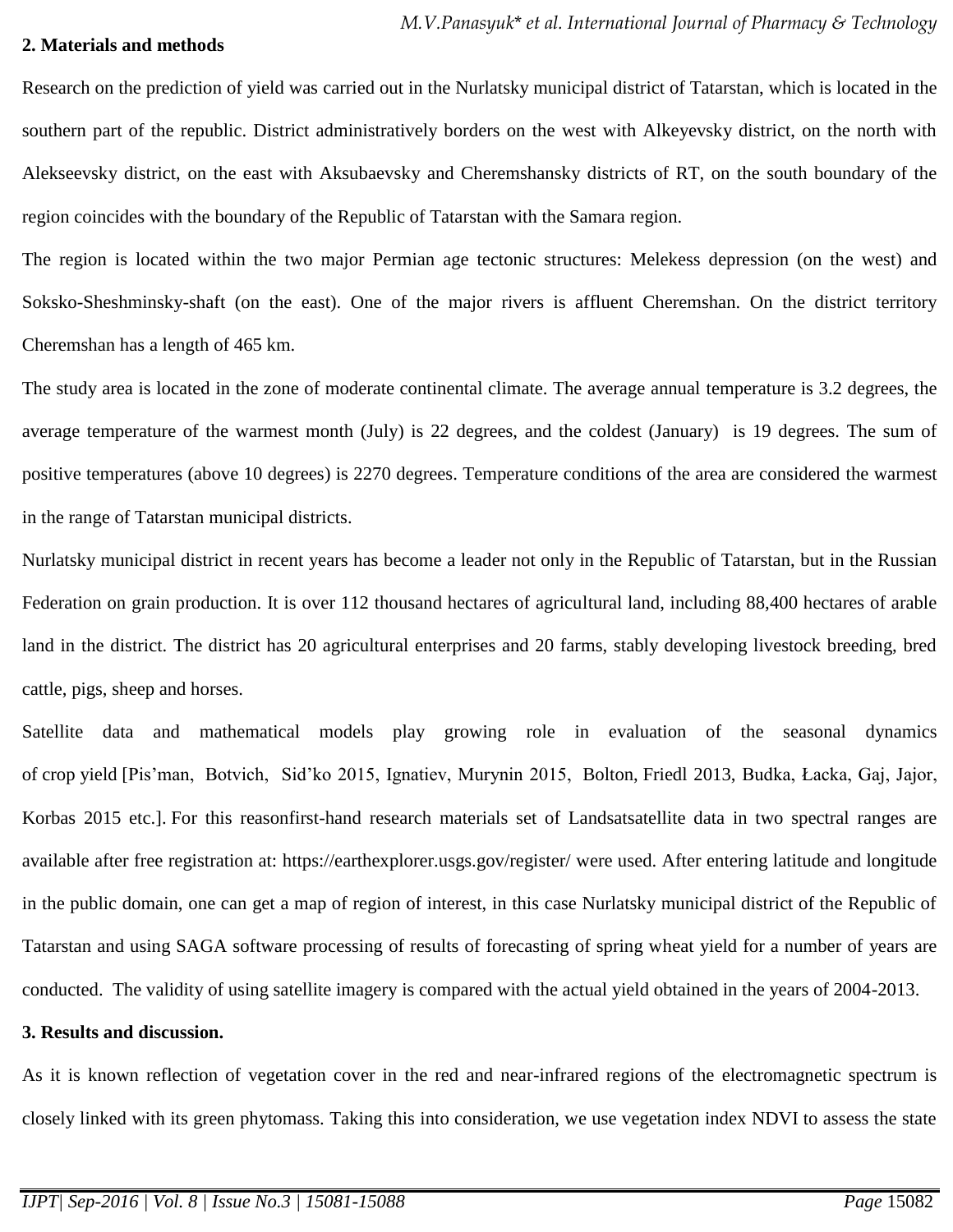*M.V.Panasyuk*\* *et al. International Journal of Pharmacy & Technology* of the vegetation[Sharma, Bu, Denton 2015, Islam, Garcia, Henry 2011, Ren, Chen, Zhou, Tang 2008]. NDVI calculation is based on the two most stable [not dependent on other factors) sections of the spectral reflectance curve of vascular plants. In the red spectral region (0.6-0.7 mm) is the maximum absorption of solar radiation by chlorophyll of higher vascular plants, and in the infrared (0.7-1.0 microns) is the region of maximum reflection of cellular structures of the sheet (Fig. 1).

That is, the high photosynthetic activity (associated usually with dense vegetation) leads to less reflection in the red region of spectrum and more in the infrared[Zhang, Wu, Liu 2003]. The ratio of these indicators together allows separate clearly and analyze vegetation from other natural objects. Using normalized difference between the minimum and maximum reflection it is possible to increase measurement accuracy that can reduce the impact of such phenomena as difference in the image illumination, clouds, haze, radiation, atmospheric absorption and so on[Gonzalez-Dugo, Hernandez, Solis, Zarco-Tejada 2015].





To display an NDVI index standardized continuous gradient or discrete chart is used (Fig. 2), which shows values ranging from -1 ... 1% or so-called scalechart in ranging from 0 to 255 (used to display in certain packages for processing ERS, correspondsto number of gray levels), or in the range of 0 ... 200 (-100 ... 100), which is more convenient because every unit corresponds to 1% change in the index.

For green vegetation reflection in red area is always

smaller than in the near infrared due to light absorption by chlorophyll, so NDVI values for vegetation cannot be less than 0.

Thus, reflection of vegetation in red and near-infrared regions of electromagnetic spectrum is closely related to the



*IJPT| Sep-2016 | Vol. 8 | Issue No.3 | 15081-15088 Page* 15083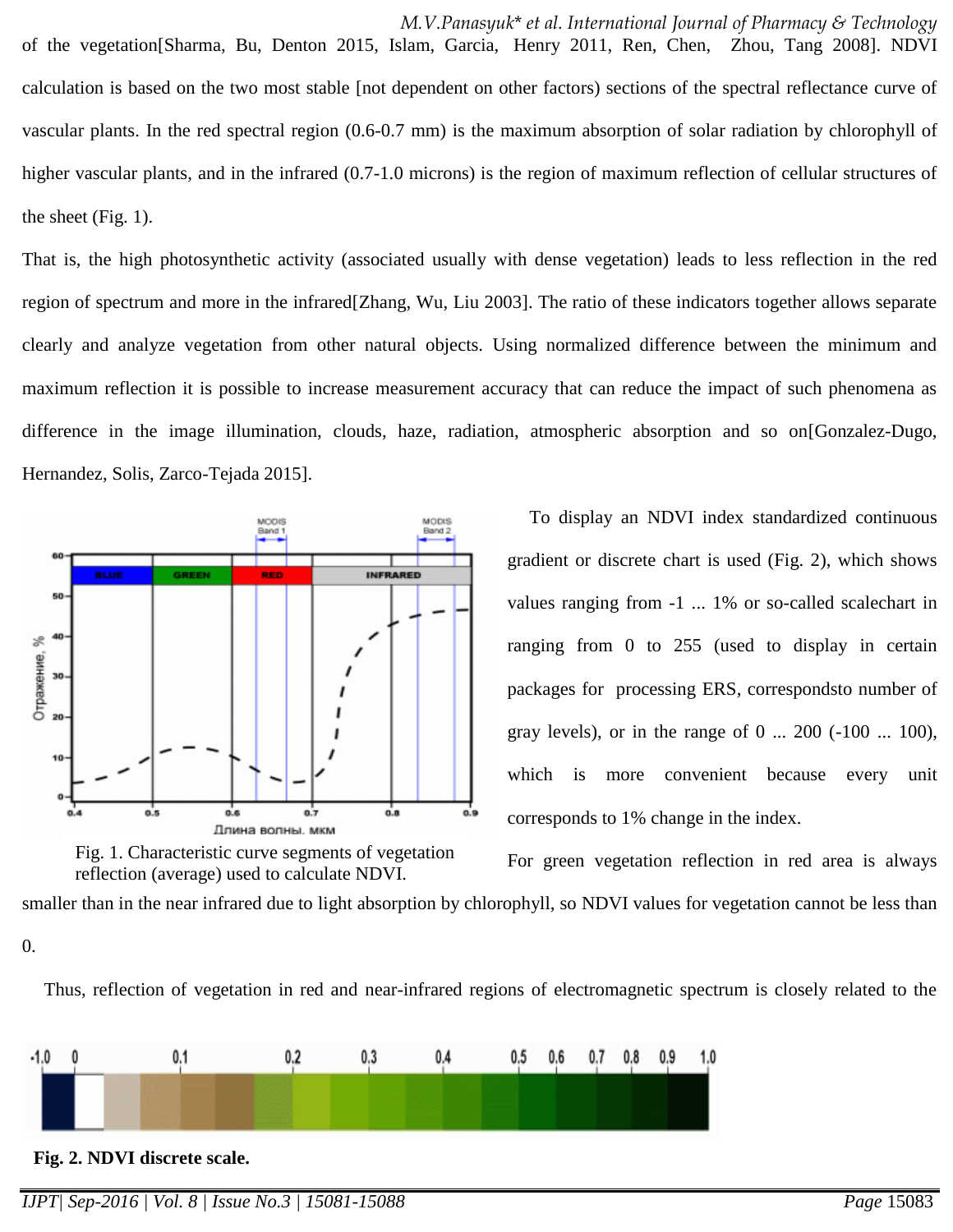*M.V.Panasyuk*\* *et al. International Journal of Pharmacy & Technology* content of chlorophyll in a green mass of plants. High photosynthetic activity in crops with dense vegetation causes less reflection in the red region of the spectrum and Vice versa.

Based on this phenomenon NDVI index was calculated by the following formula:

### **NDVI = NIR-RED / NIR + RED**

where

**NIR** - reflection in near infrared spectrum;

**RED** - reflected in red region of a spectrum.

According to the NDVI index one can draw conclusions about provision of plants with nutrients and moisture, set the

state of crops and to determine reasons for sparse grass formation (Table 1).

#### **Table 1. NDVI index value depending on crops condition.**

| Object type              | Reflection in red  | The reflection in  | NDVI index value |
|--------------------------|--------------------|--------------------|------------------|
|                          | region of spectrum | infrared region of |                  |
|                          |                    | spectrum           |                  |
| Densevegetation          | 0,1                | 0,5                | 0,7              |
| Sparse vegetation        | 0,1                | 0,3                | 0,5              |
| Open soil                | 0,25               | 0,3                | 0,025            |
| Clouds                   | 0.25               | 0,25               |                  |
| Snow and ice             | 0,375              | 0,35               | $-0.05$          |
| Water                    | 0,02               | 0,1                | $-0,025$         |
| Artificial materials     | 0,3                | 0,1                | $-0,5$           |
| (concrete, asphalt etc.) |                    |                    |                  |

Based on the NDVI we can predict yield of the object of our research. However, you need an average curve and depending on it, forecast of this year yield will be given. Such an average curve can be obtained by data smoothing for several years (Fig. 3, Table 2). The graph shows that maximum accumulation of biomass of spring wheat is in the middle of July. As for the agro-meteorological conditions of a particular year, it is clear the growth and development of spring crops in 2010 was going very poorly, because of the absolute droughtof vegetation period.

**Table 2. Standard deviation of curves from the mean curve.**

| Year | <b>AQD</b> |
|------|------------|
| 2004 | 0,089      |
| 2005 | 0,011      |
| 2007 | 0,166      |
| 2008 | 0,023      |
| 2009 | 0,016      |
| 2010 | 0,218      |
|      |            |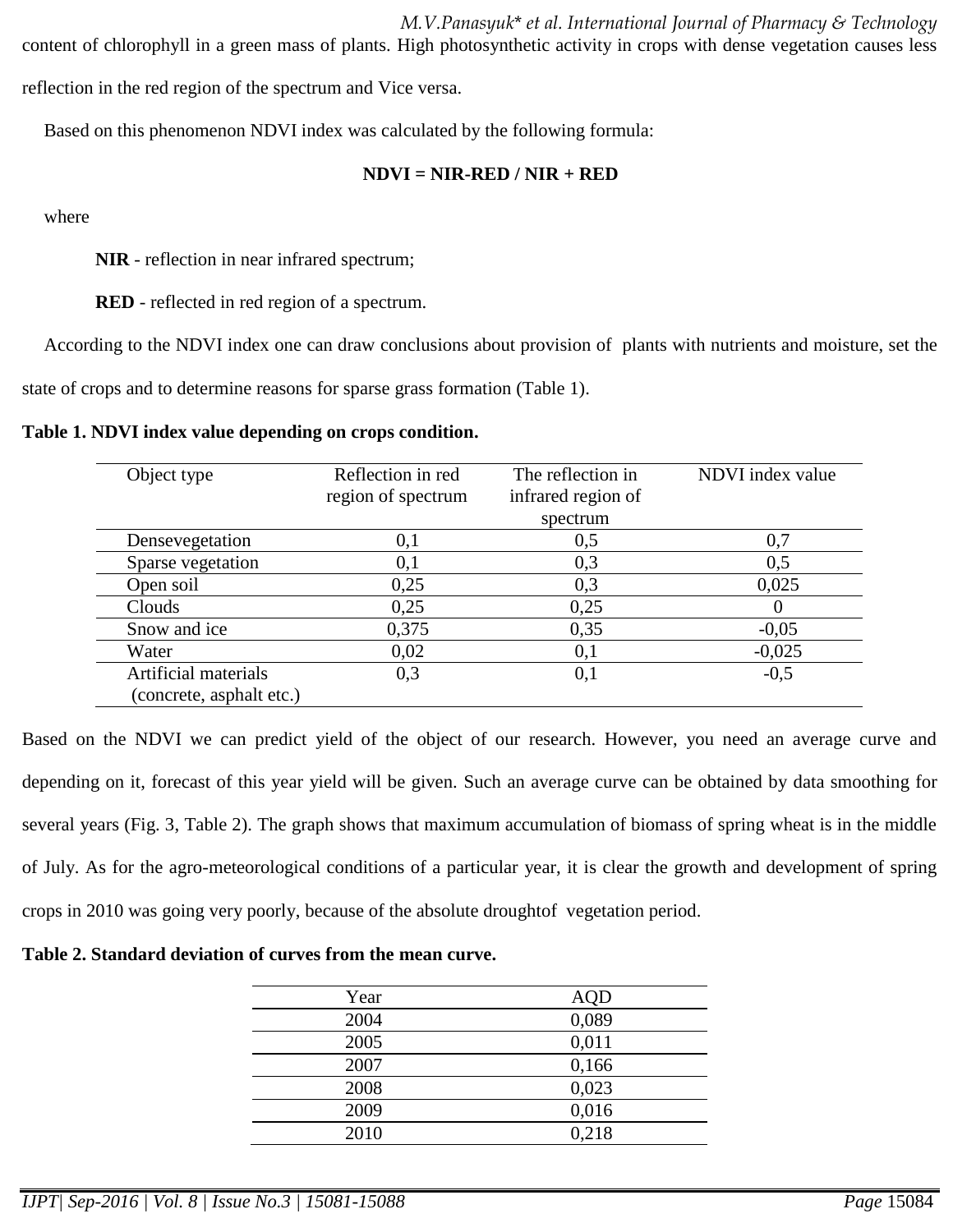|      | <u>IVI. V.I UNUSYUN ELUL. INIEHULUNU JOUHL</u> |
|------|------------------------------------------------|
| 2011 | 0,170                                          |
| 2012 | 0,065                                          |
| 2013 | 0,132                                          |



Fig. 3. Time course of the vegetation index of spring wheat in Nurlat y municipal district of the Republic of Tatarstan

Since the research purpose was to determine the biomass of spring wheat with the help of remote sensing data, the obtained results can predict future yields. For the forecast it is necessary to have a certain average curve (year-to-analog), which will be analyzed with respect to the curve of vegetation for the current period. Such average curve can be obtained by averaging the vegetation curves for several years, and the vegetation curves on any particular single year are based on the average values of the vegetation index over the region.For example, on the reference date 15.05.2013 this NDVI average vegetation index in the region will be equal to 0.21 (Fig. 4). With a few key dates we get growth curve diagram, which istime-averaged across the region.



**Fig. 4. NDVI indexmap for spring crops fields (on 15.05.2013).**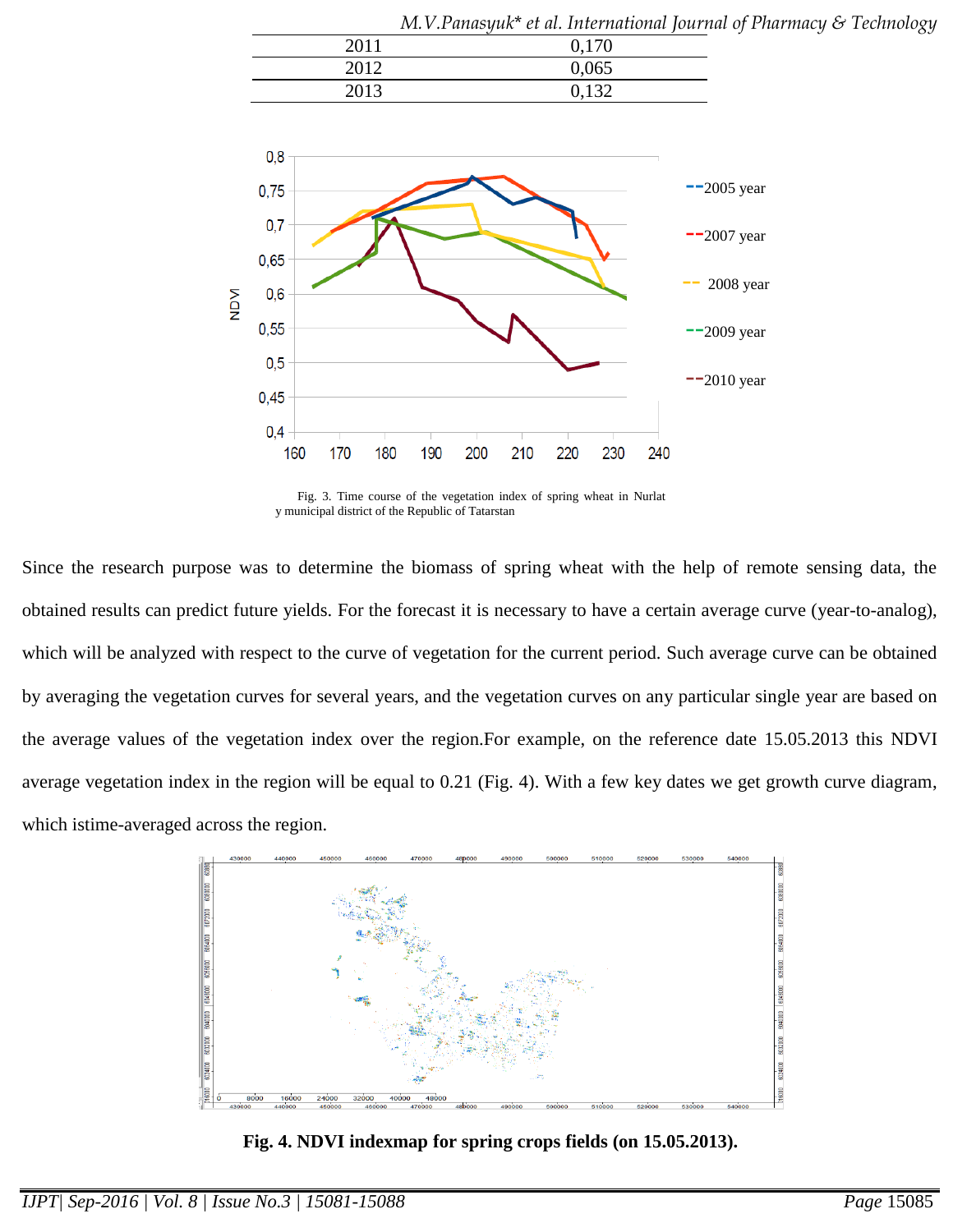*M.V.Panasyuk*\* *et al. International Journal of Pharmacy & Technology* A more detailed analysis of the time course of vegetation index of spring wheat shows minimum deviation from mean value in 2005. Therefore, we recommend to use values of 2005 in the future as the year-analogue, which is confirmed by the results of forecasting the yield of spring wheat in 2013 (Table 3, Fig. 5).

### **Table 3. Time course ofvegetation index of spring wheat.**

|                                | Average NDVI values |             |
|--------------------------------|---------------------|-------------|
| Date / Ordinal day of the year | Year-<br>analog     | $2013$ year |
| 01.06.2013/152                 | 0,50                | 0,47        |
| 10.06.2013/161                 | 0,61                | 0,56        |
| 21.06.2013/172                 | 0,68                | 0,63        |
| 05.07.2013/187                 | 0,73                | 0,71        |
| 18.07.2013/199                 | 0,77                | 0,58        |
| 24.07.2013/205                 | 0,73                | 0,57        |
| 12.08.2013/224                 | 0,64                | 0,52        |



**Fig. 5. Course of mean curve of spring wheat growing season in 2013**

The dynamics of biomass accumulation of spring wheat in the middle of the summer of 2013 cede ground to amean value of the year-analog, and our forecast is confirmed by official data the yield of spring wheat in Nurlatsky municipal district of the republic (yield per unit is on 8 dt/ha lower than in 2005).

# **4. Conclusions.**

Environmental, economic and social importance of agriculture of the Russian Federation, including the Republic of Tatarstan, determines the priority to use entirely new methods, such as Earth remote sensing and GIS analysis, for rapid estimation of crop conditions assessment and yield forecasting of agricultural crops.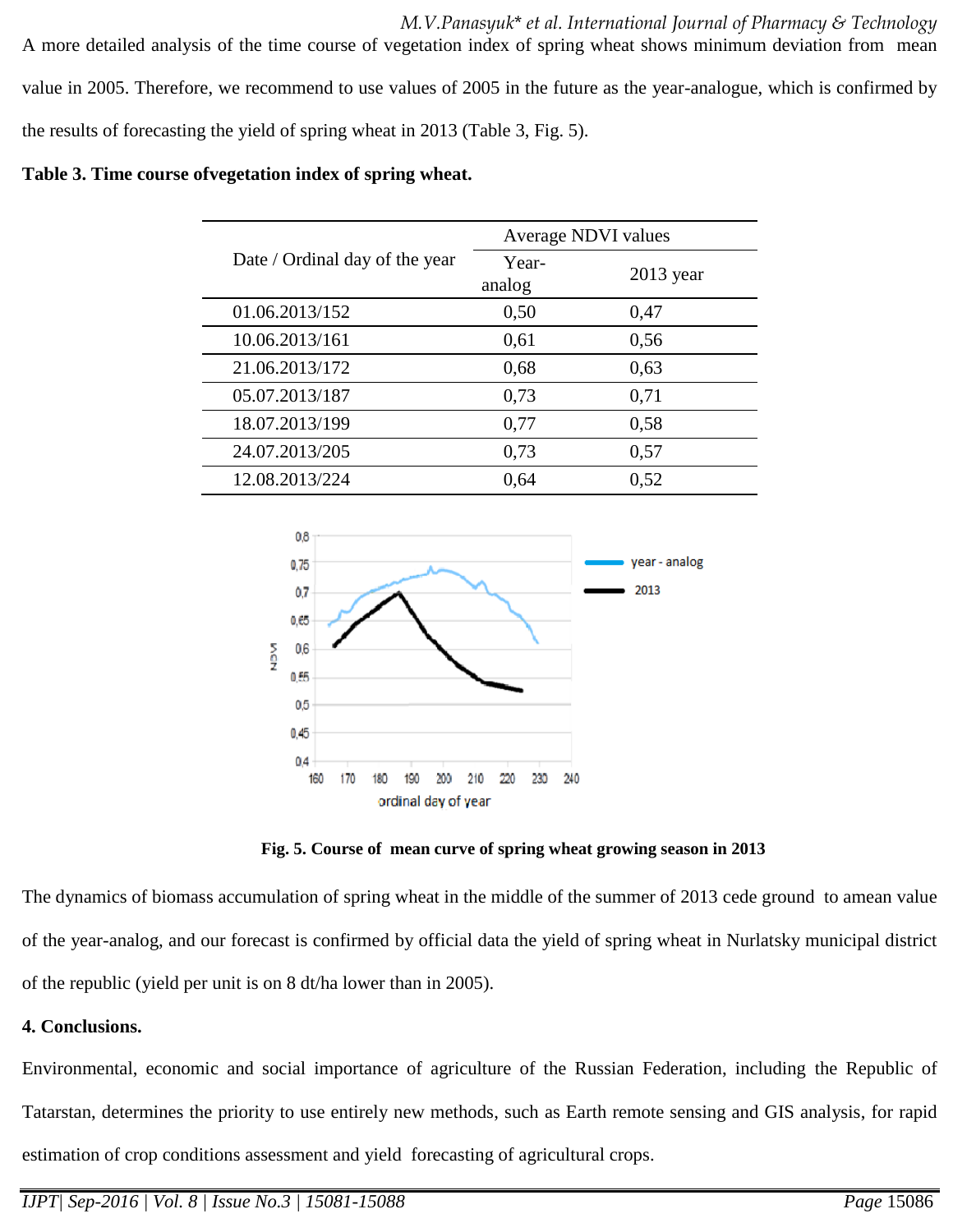## **Acknowledgements**

The work is performed according to the Russian Government Program of Competitive Growth of Kazan Federal University.

# **References**

- 1. Bolton D.K., Friedl M.A.(2013) Forecasting crop yield using remotely sensed vegetation indices and crop phenology metrics , Agricultural and Forest Meteorology, Vol. 173, 15 May 2013, 74-84.
- 2. Budka A., ŁackaA., Gaj R., Jajor E., Korbas M. (2015) Predicting winter wheat yields by comparing regression equations, Crop Protection, Vol. 78, December 01, 2015, 84-91.
- 3. Gonzalez-Dugo V., Hernandez P., Solis I., Zarco-Tejada P.J. (2015) Using high-resolution hyperspectral and thermal airborne imagery to assess physiological condition in the context of wheat phenotyping, Remote Sensing, 7 (10), 13586-13605.
- 4. Gouache D., [Bouchon A.-S.,](http://www.scopus.com/authid/detail.uri?authorId=56652535400&eid=2-s2.0-84929660148) [Jouanneau E.,](http://www.scopus.com/authid/detail.uri?authorId=56652558000&eid=2-s2.0-84929660148) [Le Bris X.](http://www.scopus.com/authid/detail.uri?authorId=6504221490&eid=2-s2.0-84929660148) (2015) Agrometeorological analysis and prediction of wheat yield at the departmental level in France, Agricultural and Forest Meteorology, Vol. 209-210, September 05, 2015, 1-10.
- 5. Ignatiev V.Y., Murynin A.B. (2015) Method and algorithms of forecasting the seasonal characteristics of anthropogenic impact areas using long-term remote sensing data, Journal of Computer and Systems Sciences International, 54 (3), 406-414.
- 6. Islam M.R., Garcia S.C., Henry D. (2011) Use of normalised difference vegetation index, nitrogen concentration, and total nitrogen content of whole maize plant and plant fractions to estimate yield and nutritive value of hybrid forage maize, Crop and Pasture Science, 62 (5), 374-382.
- 7. Pis'man, T.I., Botvich I.Y., Sid'ko A.F. (2015) Evaluation of the seasonal dynamics of crop yield in agrocenoses on the basis of satellite data and mathematical models, Biology Bulletin, 42 (6), 589-594.
- 8. Ren J., Chen Z., Zhou Q., Tang H. (2008) Regional yield estimation for winter wheat with MODIS-NDVI data in Shandong, China, International Journal of Applied Earth Observation and Geoinformation, 10 (4), 403-413.
- 9. Sharma L.K., Bu H., Denton A., Franzen D.W. (2015) Active-optical sensors using red NDVI compared to red edge NDVI for prediction of corn grain yield in north Dakota, U.S.A., Sensors (Switzerland), 15 (11), 27832-27853.